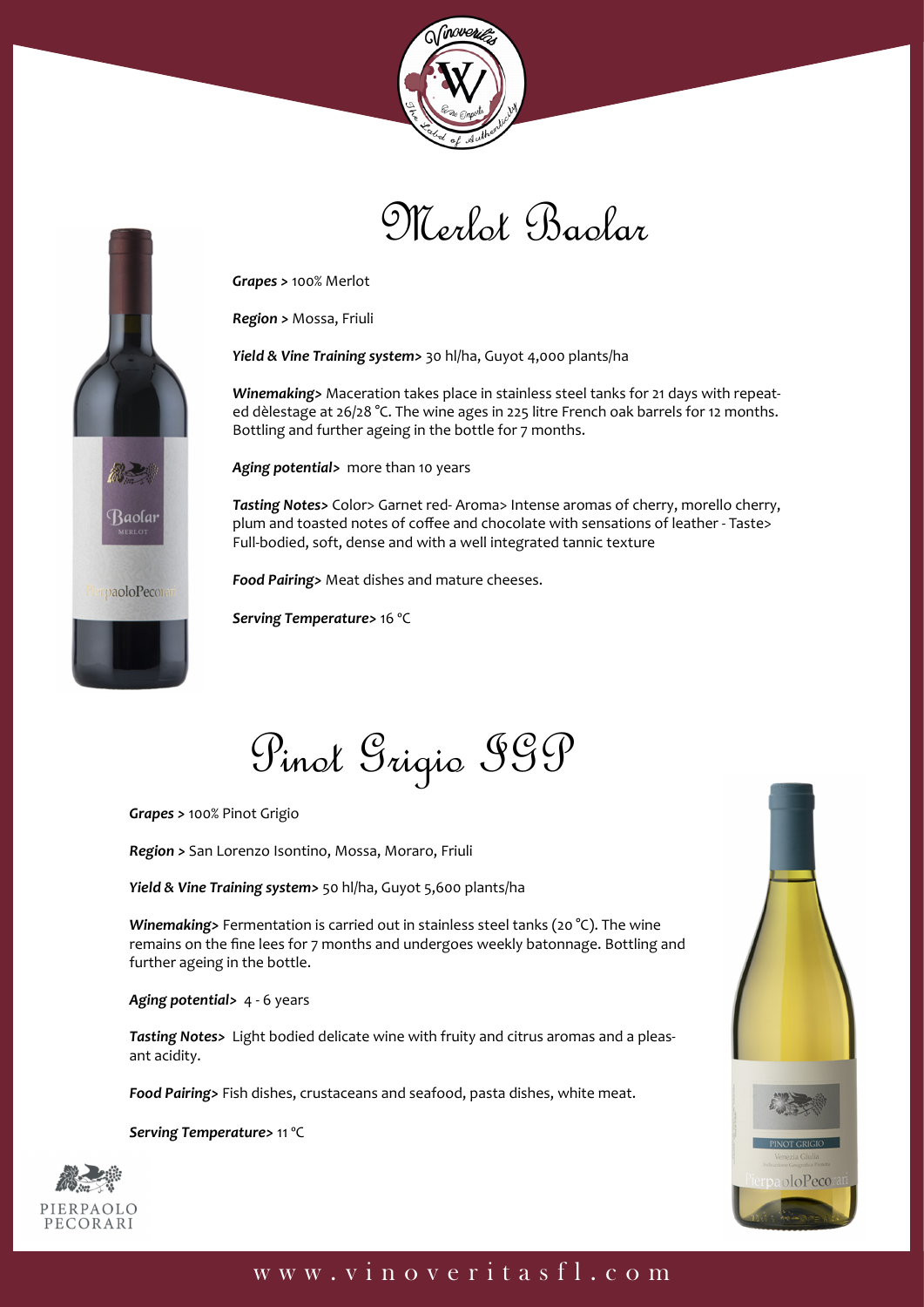



# Sauvignon Blanc IGP

*Grapes >* Sauvignon Blanc

*Region >* San Lorenzo Isontino, Mossa, Moraro

*Yield & Vine Training system>* 40 hl/ha, Guyot 5,600 plants/ha

*Winemaking>* Fermentation is carried out in stainless steel tanks (17/19 °C). The wine remains on the fine lees for 7 months and undergoes weekly batonnage. Bottling and further ageing in the bottle.

*Aging potential>* 4 - 6 years

**Tasting Notes>** Color> appealing salmon-pink with amber tints. Bouquet> Vegetal aromas of tomato leaf on the nose Taste> Silky texture supported by citrus-driven acidity showing grapefruit.

*Food Pairing>* Fish-based appetizers, pastas or main course dishes.

*Serving Temperature>* 11 ºC

Friulano DOC

*Grapes >* Friulano

*Region >* San Lorenzo Isontino

*Yield & Vine Training system>* 50 hl/ha, Guyot 5,600 plants/ha

*Winemaking>* Fermentationis carried out in stainless steel tanks (19/21°C). The wine remains on the fine lees for 7 months and undergoes weekly batonnage. Bottling and further ageing in the bottle.

*Aging potential>* 4 - 7 years

*Tasting Notes>* Color> Straw-like yellow, Bouquet> Intense scent of almond, hay and wildflowers, Taste> Great roundness and softness

*Food Pairing>* Fresh creamy cheeses, risottos, pastas, oven baked fish dishes.

*Serving Temperature>* 12 ºC.



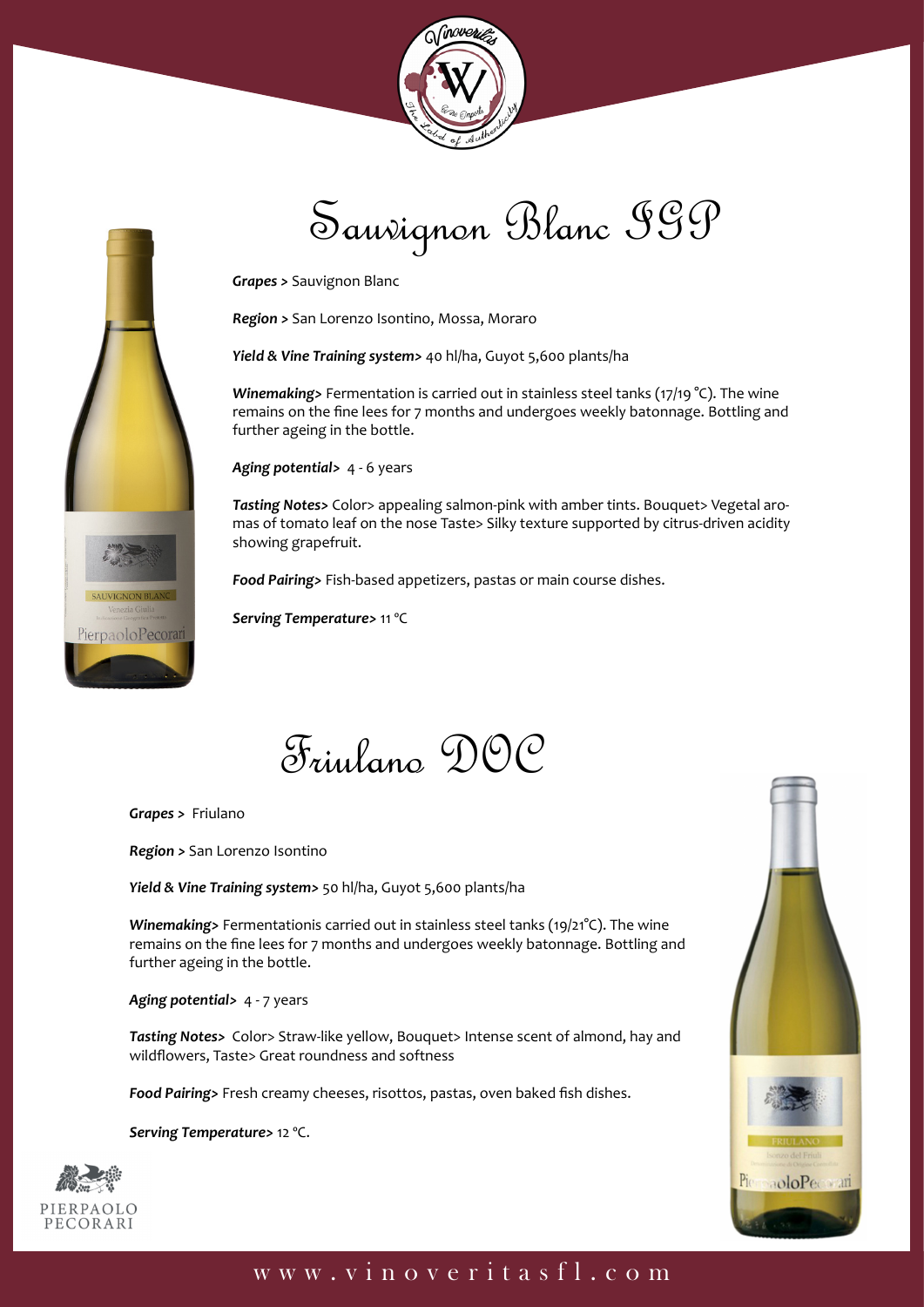





*Grapes >* Malvasia Istriana

*Region >* Mossa

*Yield & Vine Training system>* 40 hl/ha, Guyot 4,800 plants/ha

*Winemaking>* Fermentation is carried out in st ainless steel tanks (19 °C). The wine remains on the fine lees for 7 months and undergoes weekly batonnage. Bottling and further ageing in the bottle.

*Aging potential>* 4 - 6 years

*Tasting Notes>* Color> Bright straw yellow. Aroma> Fruity and floral, with hints of white fruit, citrus and wild flowers. Taste> Refreshing, savory, mineral, delicate and harmonious, highly drinkable.

*Food Pairing>* Oven baked fish dishes, seafood, white meat.

*Serving Temperature>* 12 ºC



*Grapes >* Pinot Bianco

*Region >* Move

*Yield & Vine Training system>* 30 hl/ha, Guyot 5,600 plants/ha

*Winemaking>* Fermentation takes place in stainless steel tanks with indigenous yeasts (19/21 ° C).The wine remains on the fine lees for 10 months and undergoes weekly batonnage. Bottling and further aging in the bottle.

*Aging potential>* 6 - 8 years

*Tasting Notes>* Light golden color. Nice light citrus on the nose. Clean finish.

*Food Pairing>* Sashimi, risottos, pastas, oven baked fish dishes.

*Serving Temperature>* 11 ºC.



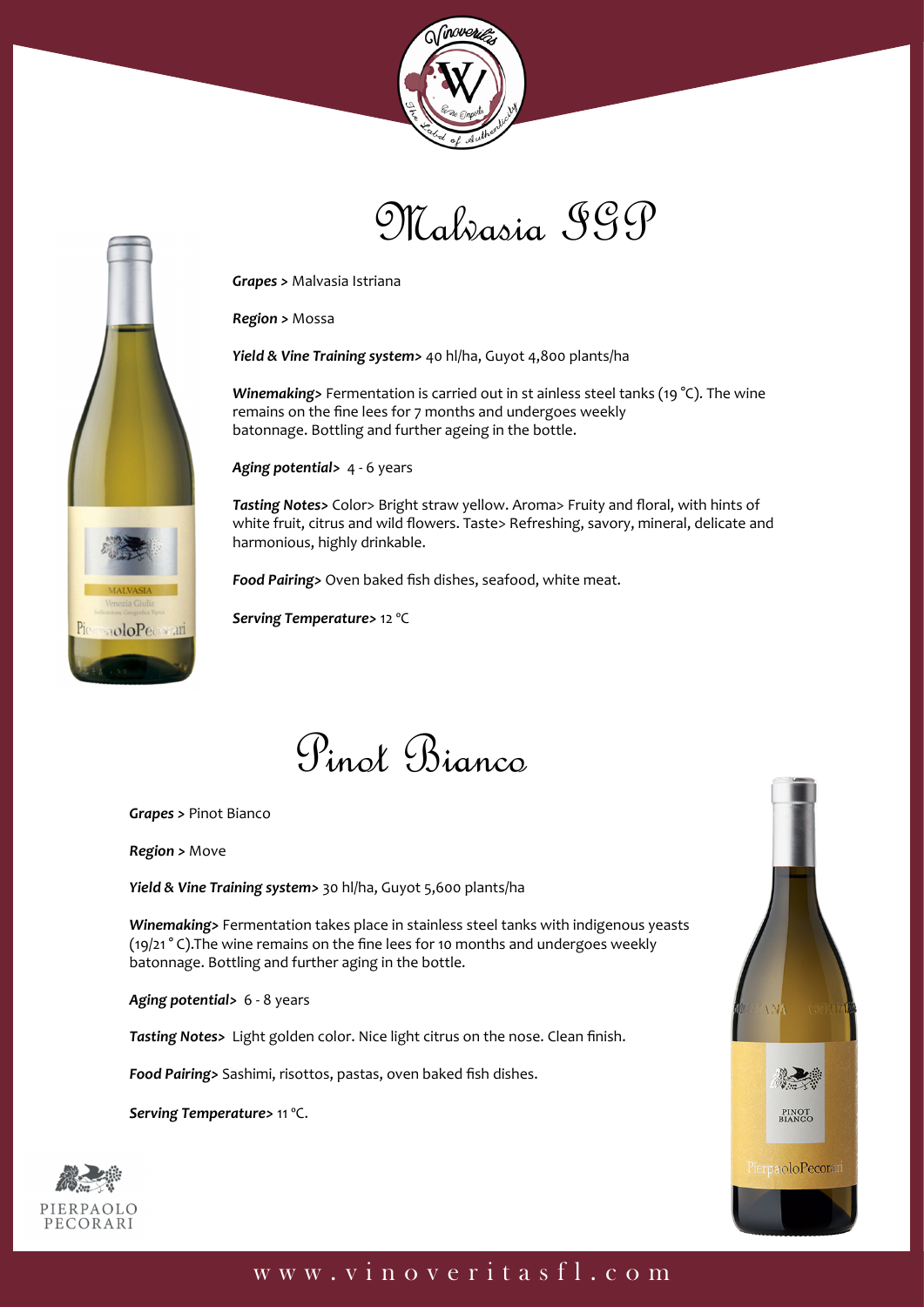



*Grapes >* Refosco dal peduncolo rosso

*Region >* Moraro, Friuli

*Yield & Vine Training system>* 30 hl/ha, Guyot 5,400 plants/ha

*Winemaking>* Maceration takes place in stainless steel tanks for 24 days with dèlestage at 26/28 ° C. The wine ages in 225-liter French oak barrels for 12 months. Bottling and further aging in the bottle for 36 months.

*Aging potential>* More than 10 years

*Tasting Notes>* Dark ruby purple color. Pure, floral and fragrant with violet, cassis and dark fruity notes. The palate has good weight and volume with crushed dark berry fruit, sage, mint and fine oak, grainy tannin, rather dense texture but already showing a good juiciness and drinkability with a long finish, packed with ripe cassis and dark cherry flavours.

*Food Pairing>* Game, mature cheeses.

*Serving Temperature>* 16 ºC

Refosco IGP

*Grapes >* Refosco dal peduncolo Rosso

*Region >* San Lorenzo Isontino, Mossa and Capriva del Friuli

*Yield & Vine Training system>* 40 hl/ha, Guyot 5,600 plants/ha

*Winemaking>* Maceration takes place in stainless steel tanks for 20 days with dèlestage at 26/28 ° C. The wine ages in 225-liter French oak barrels for 10 months. Bottling and further aging in the bottle.

*Aging potential>* 4-7 years

*Tasting Notes>* Color: Ruby Red color. / Aroma: Notes of cherries and plums Taste: Fresh and round, excellent persistence in the finish.

*Food Pairing>* Roast meat and mature cheeses, speck, prosciutto, grilled meat.

*Serving Temperature>* 16 ºC.



TAO